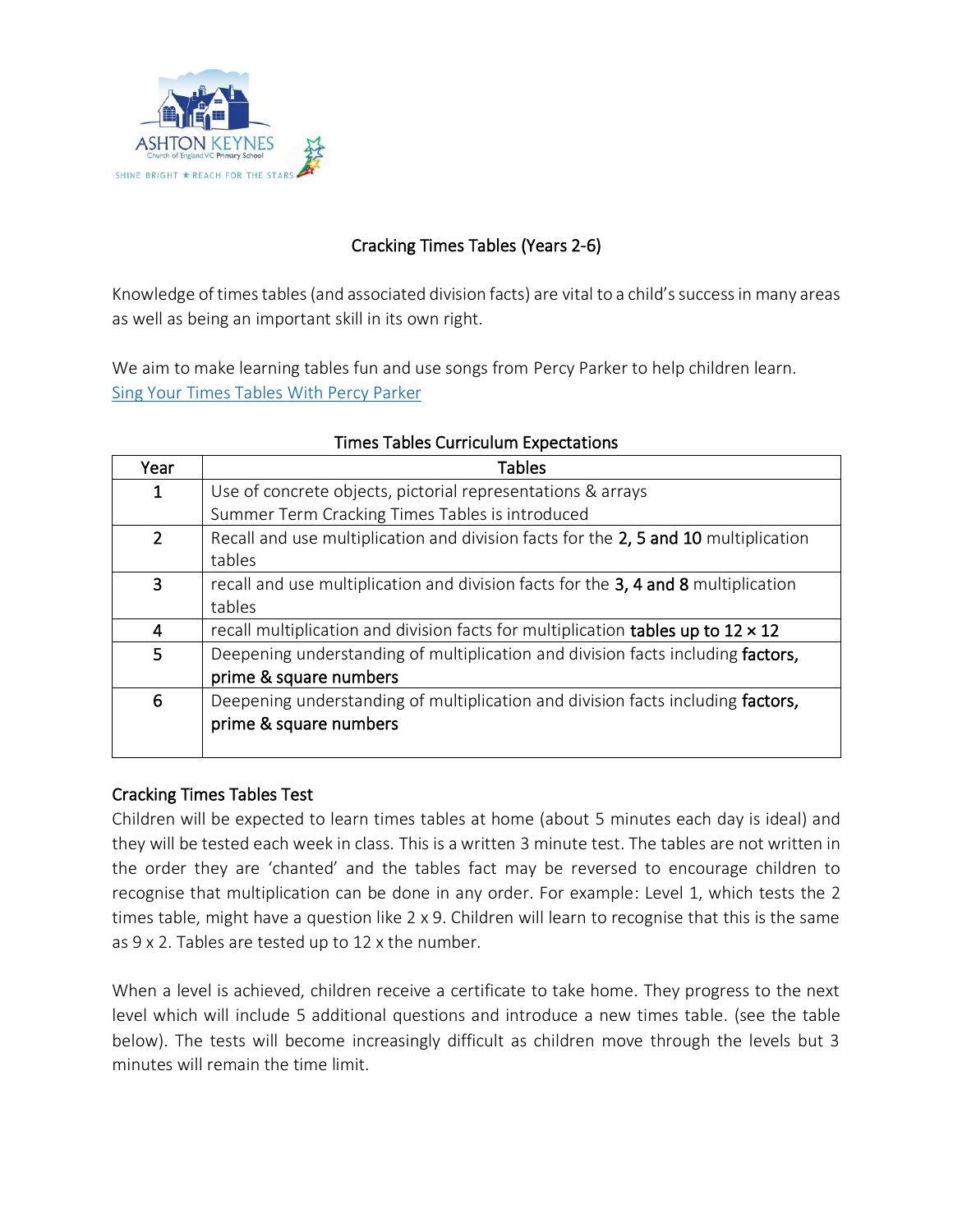

#### Cracking Times Tables Levels

| Level          | <b>Times Tables Tested</b>   | Number of questions         |
|----------------|------------------------------|-----------------------------|
|                | 2                            | 10                          |
| $\overline{2}$ | 2, 10,                       | 15                          |
| 3              | 2, 10, 5,                    | 20                          |
| 4              | 2, 10, 5, 4                  | 25                          |
| 5              | 2, 10, 5, 4, 8               | 30                          |
| 6              | 2, 10, 5, 4, 8, 3            | 35                          |
| 7              | 2, 10, 5, 4, 8, 3, 6         | 40                          |
| 8              | 2, 10, 5, 4, 8, 3, 6, 9      | 45                          |
| 9              | 2, 10, 5, 4, 8, 6, 9, 7      | 50                          |
| 10             | 2, 10, 5, 4, 8, 6, 9, 7      | 100                         |
| 11-20          | Up to 20 x 20                | Varies but less than 100    |
|                | Multiplication & division    | questions due to complexity |
|                | facts, square roots & square |                             |
|                | numbers                      |                             |

Once level 10 is achieved we have a range of additional levels 11-20 which progress beyond 12 x 12 and include division facts, square roots and square numbers.

Children who do not achieve full marks will be clear as to which facts were incorrectly answered so that they are able to focus in on those facts. Children may initially be supported in KS1 by use of cubes or even a multiplication grid. They will then be tested without these to ensure they have fully learned the tables facts.

### See over the page for top tips for times tables!